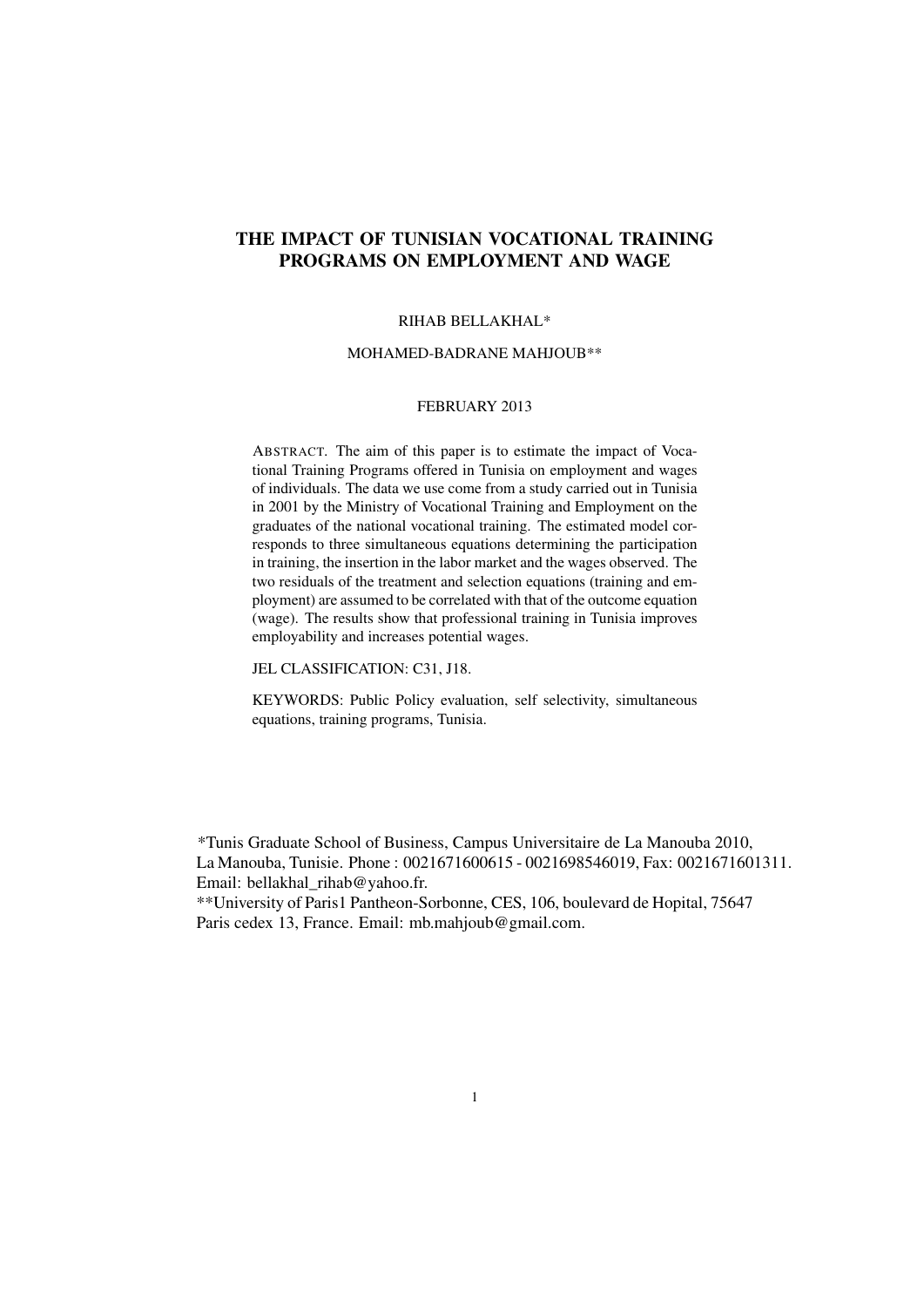### 1. INTRODUCTION

In this paper we evaluate the impact of Vocational Training Programs offered in Tunisia on employment and wages of individuals. During the last decades, Tunisia established many employment and vocational training programs. While the establishment of these programs is not recent, the objective and the potential results assigned to these policies are today different. These programs have to play an important role against the increase of unemployment rate by providing qualification allowing young people to find a job and to have a salary. Insertion to the labor market and wage are then, two important objectives of these policies and the main criteria of their efficiency.

Tunisian employment and vocational training programs were developed gradually over several years and have undergone several reforms since the 1990s, following especially international commitments signed by Tunisia. Two types of training programs are offered in Tunisia; in-service training which is generally offered for graduates of higher education who are already employed, and initial vocational training which is received by young people after dropping out of the general education system. Our paper focuses on the initial vocational training.

Despite the development and the diversity of the vocational training policies in Tunisia, evaluation studies of these policies are unavailable. To the best of our knowledge, there is no serious attempt to evaluate the effectiveness of these programs. All the studies made on this subject, including the one we use the data, provide both summary and general results, far from the scientific evaluation carried out in other countries such as in US and France. Hence the contribution of our paper.

Several studies on the evaluation of public policies, especially those of training and employment have been conducted in these last years. In practice, evaluating a given policy is not easy to achieve, because in addition to the questions we must ask about the efficiency of the policy studied, other questions are raised about the choice of the method to be used for evaluating this policy. This method must enable us to identify the effects caused by the studied policy. The majority of the evaluation studies has been performed on non-experimental data such as those we use in this article (see, for example, Angrist and Krueger (1991), Bonnal, Fougère and Sérandon (1997), Heckman, Ichimura and Todd (1997, 1998), Heckman and Smith (1998), Dehejia and Wahba (1999, 2002), Fougère, Goux and Maurin (2001)). In comparison to experimental data, estimating the impact of a given policy on the basis of non experimental data is not easy to achieve because of the problem of selection bias present in such data. Any evaluation process should carefully take into account this problem.

A problem of selection bias exists when people's participation in the training program is the result of a decision taken by those most eligible. This decision depends on both observable characteristics (such as place of residence, education level, age,...) and unobservable ones (such as willingness to work, individual ability,...). Then, the assignment of individuals to the program is by self-selection and not by random assignment. From an econometric point of view, this corresponds to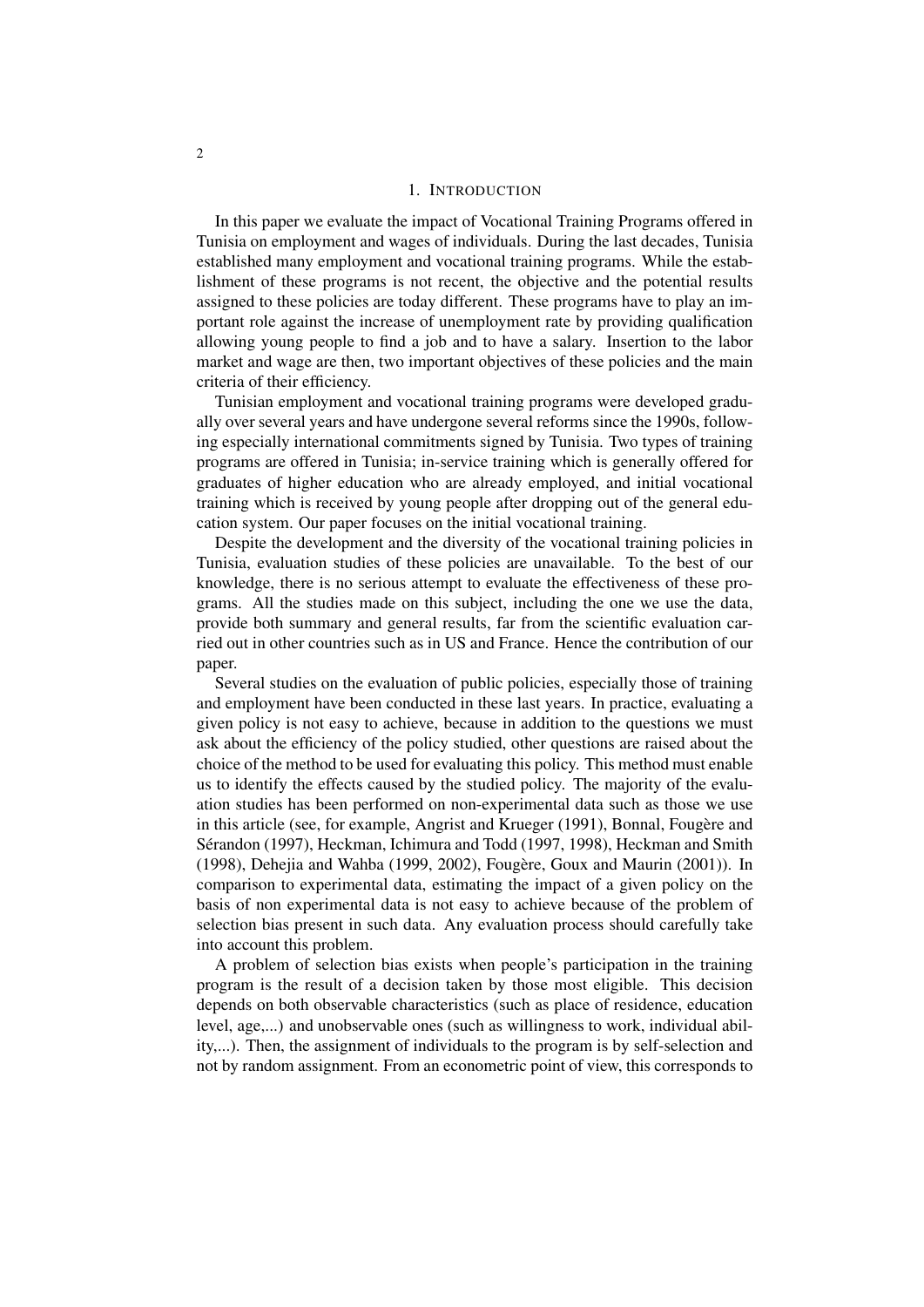a problem of endogeneity of the variable of interest (training) in the outcome equations that we want to study (employment and wage here) (see Heckman (1978) and Heckman and Hotz (1989) ).

In the literature, several methods have been proposed to deal with this problem of selection bias. Rubin (1977) and Rosenbaum and Rubin (1983) propose in this context the matching method. Dehejia and Wahba (1999, 2002) and Heckman, Ichimura and Todd (1997, 1998) use this method to evaluate American training programs. Note, however, that this non parametric method takes into account only the phenomena of selection on observable. Heckman (1976) suggests using instrumental variables to correct this problem. This method was subsequently used in several studies (see,for example, Angrist and Krueger (1991), Card (1993), Imbens and Angrist (1994), Heckman and Smith (1998), Heckman and Vytlacil (2000)). However, the difficulty in using this method lies in choosing the appropriate instrumental variable. In the context of employment policies, this variable should affect the participation in the program without directly affecting the outcome variable.

Another way to deal with the problem of self-selectivity is the use of parametric selection models. In such models, we simultaneously estimate the equation of treatment and observed outcome by making parametric assumptions on the joint distribution of error terms of these equations. The parametric selection model most commonly used in literature is the selection model with normal disturbances. It is the approach we adopt in our paper. The advantage of this model is that it takes into account the phenomena of selection on observables and unobservables. It allows dependency between the various disturbances of the equations conditionally on observable characteristics.

For our empirical framework, we use a non-experimental micro-data from a study conducted in 2001 by the Tunisian Ministry of Vocational Training and Employment. This study has focused on the graduates of initial vocational training in 1998. In total the survey covered a sample of 1,002 individuals and has provided a number of relevant information concerning the characteristics of individuals, their situation on the labor market and the characteristics of their job at the time of the study. The information has been collected from two surveys. A first survey carried out among the main beneficiaries of vocational training (treatment group), and a second survey carried out on a sample of non-beneficiaries (control group).

Using the information contained in these surveys, we estimate the impact of programs on the employment and the wages of individuals. As we mentioned earlier, the approach we use is parametric. It is based on modeling simultaneously the participation decision and the outcome variables, by specifying a joint distribution of disturbances. As part of our study, three variables are observed simultaneously for each individual in the sample. First, eligible individuals decide whether or not to participate in a vocational program. Following this involvement, people can find a job or not. Finally, for those who have found a job we observe the wage. This model corresponds to a system of simultaneous equations determining the participation in training, the insertion into the labor market and the wage. The disturbances of the first two equations are assumed to be correlated with that of the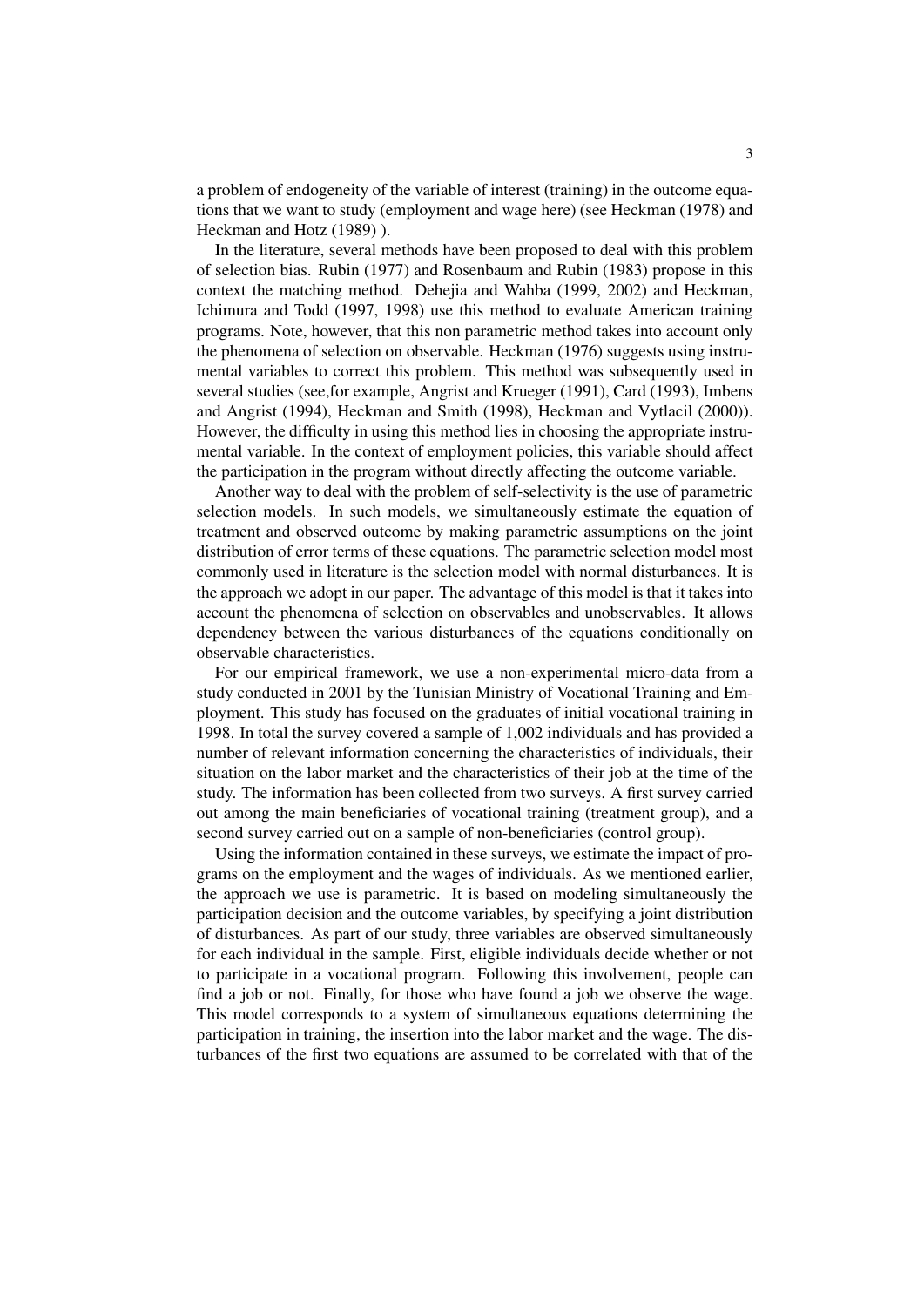wage equation, which takes into account the presence of unobserved heterogeneity in the data. The estimated model is a model with a double selection (see Lee (1978), Maddala (1983)) where the equation of participation (called also treatment equation) is the first selection equation and the insertion into the labor market is the second. It is comparable with that used by Fougère, Goux and Maurin (2001) to evaluate the impact of training sponsored by employers on employees mobility and wage in France, whose results show that training within firm has no significant impact on the wages of workers.

The estimation method we use is Maximum Likelihood Estimator. The likelihood function of our model depends on the conditional densities of the disturbances of the two selection equations with respect to the error term of the wage equation. The estimation results show that the participation of individuals in training programs significantly increases their probability to find a job and their monthly wage. The results also show that unobserved factors of participation in training were correlated with unobserved characteristics affecting employment and wage.

In Section 2 we present the data and some descriptive statistics. In section 3, we present the model and derive its likelihood function. In section 4 we discuss the estimation results, and in section 5 we conclude.

### 2. THE DATA

The data used in this work are from the survey of Vocational Training Program graduates conducted by the Ministry of Vocational Training and Employment in Tunisia in 2001. The survey covered a sample of 499 individuals graduating from the different vocational training programs in  $1998<sup>1</sup>$  and a sample of 503 individuals serving as a control group.

The group of graduates was interviewed 36 months after leaving the training (i.e., in 2001). The questionnaire for this survey was designed to collect the detailed information on the individual characteristics and their professional situation at the time of the survey, especially in terms of employability and income. The information on family characteristics is also provided in this survey, describing the family and social context of the individual at the moment of his enrollment in the training program.

The sample of control group was selected from a list of job seekers registered in the files of the Tunisian Agency for Employment in 1996 or 1997. It includes students who leaved the regular education system before 1998. They did not enter a training program in spite of their eligibility. Investigators checked also that none of this group has participated in another training program or benefited from employment assistance in order to avoid contamination bias. These individuals were interviewed at the same time as the treatment group and have answered the same questionnaire. Thus, a number of information mainly concerning their individual

<sup>&</sup>lt;sup>1</sup>Most common Vocational Training Cycles in Tunisia are Vocational Middle Education, Vocational High Education and Vocational College. These three levels are respectively attested by CAP, BTP and BTS degrees.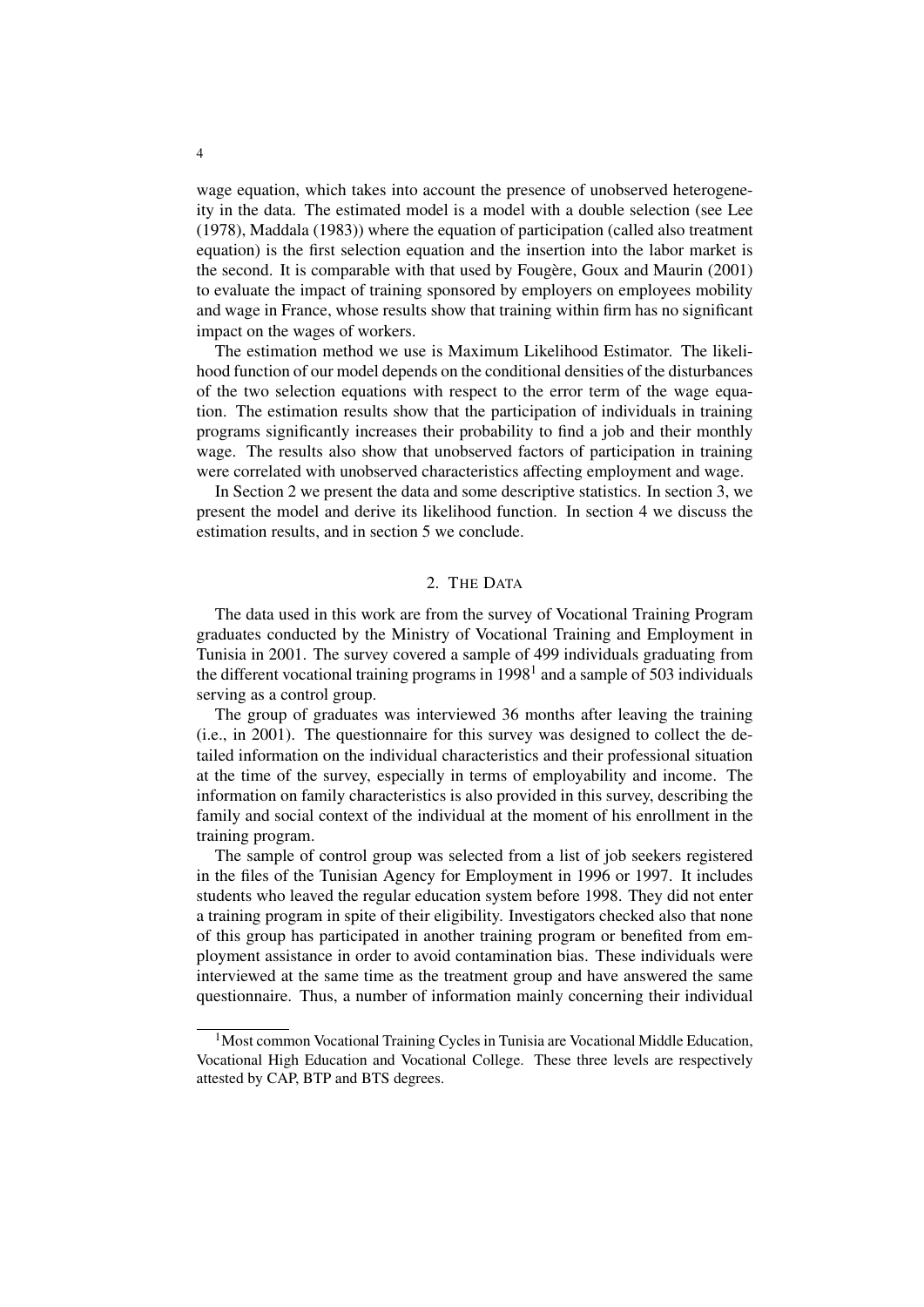characteristics, their employment status and their occupational integration in the labor market have been collected.

In order to ensure comparability between the two groups, we exclude from the data base individuals who left school before 1980, whose age is upper than 40 and whose mensual wage is less than 40. These observations are considered to be outliers. Observations with missing data were also deleted. Our final sample includes 880 individuals whose 462 of them benefited from the vocational training programs.

Table 1 shows the main characteristics of the sample of graduates compared to those of non-participants. We see in this table that 58% of individuals who receive training have found a job versus 42% for those who don't receive it. Participants have also a higher average wage than non-participants. Men participate more in the training programs than women. Participants are younger than control group individuals. Regarding the educational level<sup>2</sup>, there is no big differences between the two groups: Individuals with high school level of education are the majority in the two groups (respectively 49% and 43% for treatment and control groups), followed by those with primary school level (21% versus 22%). As for the year of leaving school, 56% of participants left school between 1990 and 1995 and only 4% before 1990, which is different for non-participants (respectively 38% and 35%). We also see that participants come from larger family than non-participants. Regarding the fathers's occupation, the table does not show any obvious difference between the characteristics of control and treatment groups (Individuals whose father is inactive or dead are the majority in the two groups). As for the residence area, it seems that the proportion of individuals living in big cities is slightly higher in the control group. The table shows also that most of the individuals are employed in the Services Sector in the two groups, compared with the agriculture and manufacturing sectors. Generally speaking, we can not exclude the assumption of similarity between the two groups, and then our identification strategy based fundamentally on the comparison between them can be considered as valid.

 ${}^{2}$ Before college, the General or Regular Education System in Tunisia is organised as follows: 9 years of Basic Education (Including 6 years in Primary School and 3 years in Middle-High School) and 4 years of High School Education.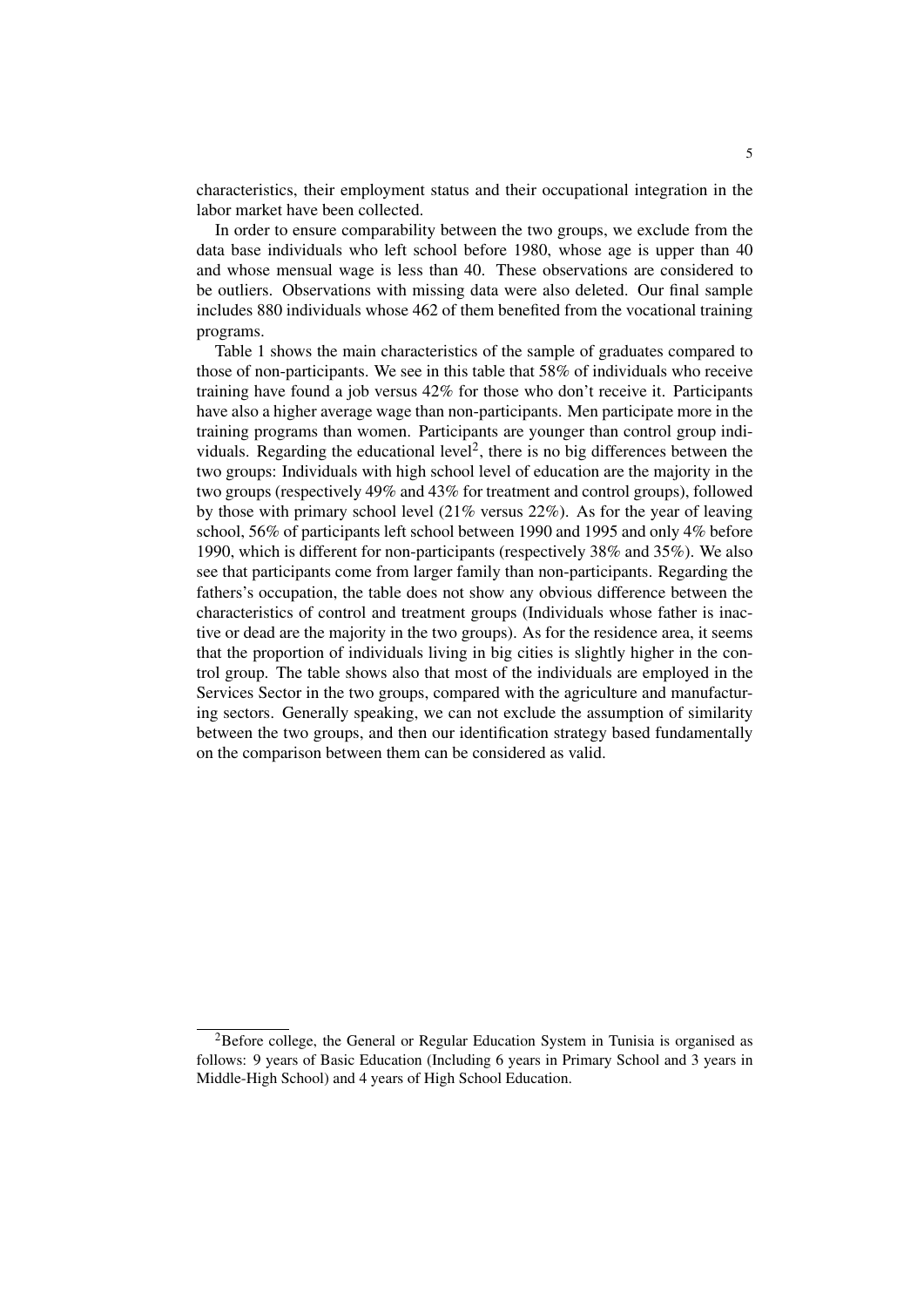|                                        |                                     | <b>Treatment</b> |         | <b>Control</b> |         |
|----------------------------------------|-------------------------------------|------------------|---------|----------------|---------|
|                                        |                                     | Group            |         | Group          |         |
|                                        |                                     | Mean             | Std.D   | Mean           | Std.D   |
| Employed                               |                                     | 0.584            | 0.493   | 0.423          | 0.494   |
| Wage                                   |                                     | 281.663          | 151.811 | 250.090        | 108.854 |
| Man                                    |                                     | 0.623            | 0.485   | 0.557          | 0.497   |
| Age                                    |                                     | 25.119           | 3.282   | 28.200         | 4.080   |
| <b>Educational Level</b>               |                                     |                  |         |                |         |
|                                        | None                                | 0.010            | 0.103   | 0.009          | 0.097   |
|                                        | Primary School                      | 0.216            | 0.412   | 0.224          | 0.418   |
|                                        | Middle-High School                  | 0.036            | 0.188   | 0.071          | 0.258   |
|                                        | Two years of High School            | 0.138            | 0.345   | 0.153          | 0.360   |
|                                        | Four years of High School           | 0.495            | 0.500   | 0.430          | 0.495   |
|                                        | College or More                     | 0.101            | 0.302   | 0.110          | 0.313   |
|                                        | Year of Leaving School              |                  |         |                |         |
|                                        | Before 1990                         | 0.045            | 0.208   | 0.358          | 0.480   |
|                                        | Between 1990 and 1995               | 0.560            | 0.496   | 0.380          | 0.486   |
|                                        | After 1995                          | 0.393            | 0.489   | 0.260          | 0.439   |
| <b>Family Size</b>                     |                                     |                  |         |                |         |
|                                        | Under than 6                        | 0.374            | 0.484   | 0.511          | 0.500   |
|                                        | Between 6 and 8                     | 0.512            | 0.500   | 0.421          | 0.494   |
|                                        | More than 8                         | 0.112            | 0.316   | 0.066          | 0.250   |
| Number of active members in the family |                                     | 2.196            | 1.365   | 1.782          | 1.190   |
| Head's Occupation                      |                                     |                  |         |                |         |
|                                        | Inactive, Other (dead)              | 0.538            | 0.499   | 0.502          | 0.500   |
|                                        | Unemployed                          | 0.051            | 0.222   | 0.081          | 0.273   |
|                                        | <b>Blue Collar</b>                  | 0.173            | 0.378   | 0.172          | 0.378   |
|                                        | White Collar                        | 0.110            | 0.313   | 0.136          | 0.343   |
|                                        | Middle Manager, Technician          | 0.056            | 0.230   | 0.038          | 0.192   |
|                                        | Executive, Lawyer, Doctor, Engineer | 0.069            | 0.254   | 0.069          | 0.254   |
| Residence                              |                                     |                  |         |                |         |
|                                        | <b>Big City</b>                     | 0.452            | 0.498   | 0.645          | 0.478   |
|                                        | Small or Medium City                | 0.452            | 0.498   | 0.315          | 0.465   |
|                                        | Rural Area                          | 0.095            | 0.293   | 0.038          | 0.192   |
| Industry                               |                                     |                  |         |                |         |
|                                        | Agriculture                         | 0.044            | 0.206   | 0.045          | 0.208   |
|                                        | Manufacturing                       | 0.318            | 0.466   | 0.293          | 0.456   |
|                                        | Services                            | 0.637            | 0.481   | 0.661          | 0.474   |

# TABLE 1: DESCRIPTIVE STATISTICS (Treatment Group vs Control Group)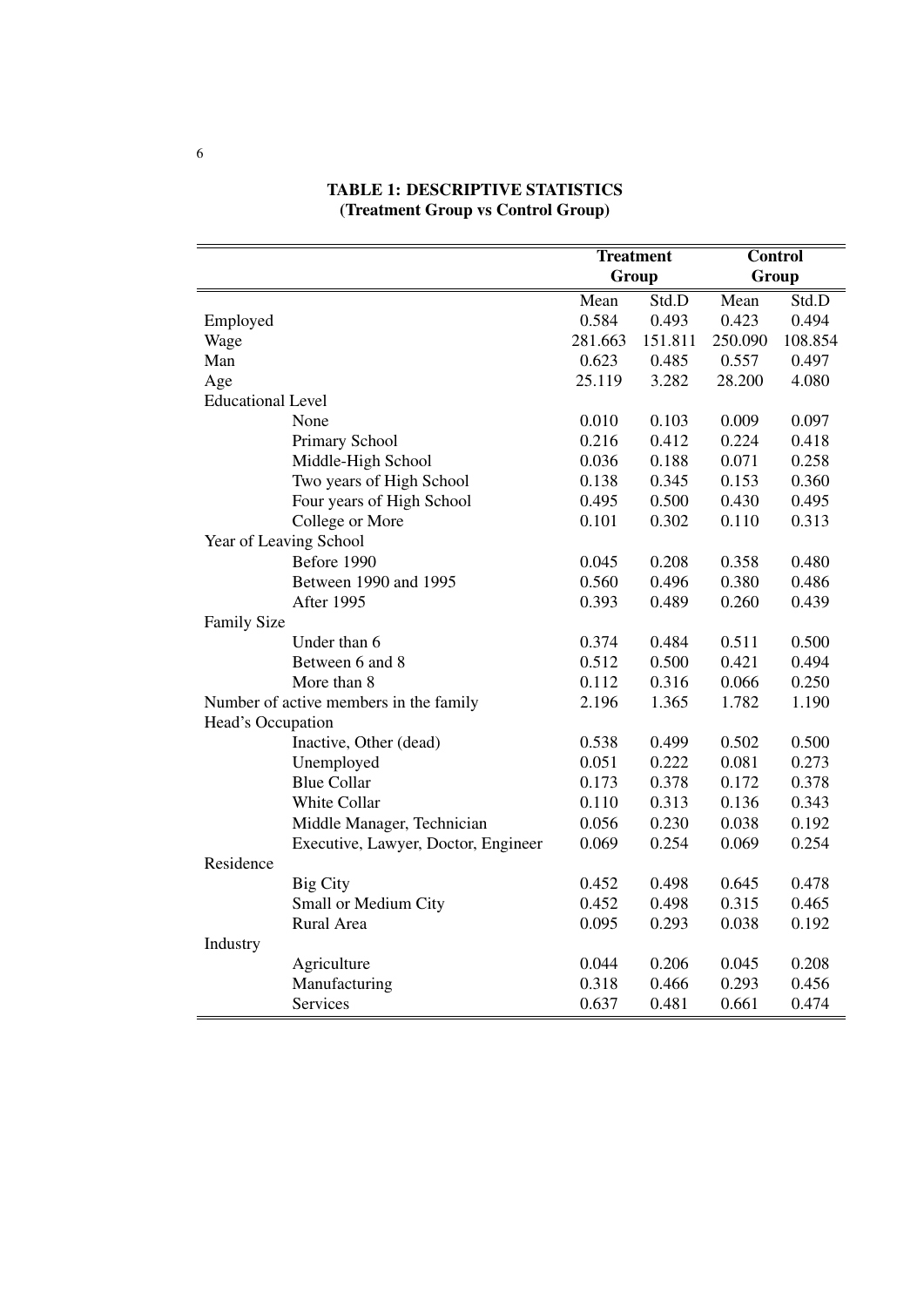## 3. THE MODEL

For each individual i in the sample, we observe simultaneously three variables. Denote by  $D_i$  a dummy variable equal 1 if the individual i has participated in the training program and 0 otherwise;  $E_i$  a dummy variable equal 1 if the individual i has found a job and 0 otherwise; and  $Y_i$  the variable representing the wage offered to the individual i for the found job.

The econometric model is then a double selection model (Lee ((1978), Maddala (1983)) which corresponds to a system of three equations specified as follows:

$$
D_i = \begin{cases} 1, & \text{if } D_i^* = X_{1i}\beta_1 + \varepsilon_{1i} > 0 \\ 0, & \text{otherwise} \end{cases}
$$
 (1)

$$
E_i = \begin{cases} 1, & \text{if } E_i^* = X_{2i} \beta_2 + \varepsilon_{2i} > 0 \\ 0, & \text{otherwise} \end{cases}
$$
 (2)

$$
\ln Y_i = X_{3i}\beta_3 + \alpha_Y D_i + \nu_i \tag{3}
$$

where  $X_{1i}$  represents the set of exogenous variables that may explain the participation in training;  $X_{2i}$  is the set of exogenous factors that may explain the employment and  $X_{3i}$  are exogenous variables that determine the wage. Note that  $X_{2i}$ includes the treatment variable D. Otherwise, some exogenous variables such as age, sex and educational level can belong to  $X_1$ ,  $X_2$ , and  $X_3$ . These variables are important determinants of participation, employment and wage.

To estimate this model, we assume that the vector of disturbances  $(\epsilon_{1i}, \epsilon_{2i}, v_i)$ follows a trivariate normal disturbances with mean zero and covariance matrix  $\Omega$ such as:

$$
\begin{pmatrix} \varepsilon_{1i} \\ \varepsilon_{2i} \\ \nu_i \end{pmatrix} \rightsquigarrow N \left[ \begin{pmatrix} 0 \\ 0 \\ 0 \end{pmatrix}, \begin{pmatrix} 1 & \rho_{12} & \rho_1 \sigma \\ \rho_{12} & 1 & \rho_2 \sigma \\ \rho_1 \sigma & \rho_2 \sigma & \sigma^2 \end{pmatrix} \right]
$$
(4)

where  $\rho_{12}$  is the correlation coefficient between  $\varepsilon_1$  and  $\varepsilon_2$ ;  $\rho_1$  is the correlation coefficient between  $\varepsilon_1$  and  $v$ ;  $\rho_2$  is the correlation coefficient between  $\varepsilon_2$  and  $v$ ; and  $\sigma^2$  is the variance of  $\nu$ .

The estimation method we use is that of maximum likelihood. The likelihood function is based on the joint density of the perturbations ( $\varepsilon_{1i}, \varepsilon_{2i}$ ) conditional on the error term  $v_i$ . To determine the conditional densities  $(\varepsilon_{1i}, \varepsilon_{2i})$   $|v_i|$ , we use the theorem of marginal and conditional normal distributions (Greene (2005)). From this theorem, we can prove that<sup>3</sup>:

$$
(\varepsilon_{1i}, \varepsilon_{2i}) | \nu_i \nightharpoonup N \left[ \left( \begin{array}{c} \frac{\nu_i \rho_1}{\sigma} \\ \frac{\nu_i \rho_2}{\sigma} \end{array} \right), \left( \begin{array}{cc} 1 - \rho_1^2 & \rho_{12} - \rho_1 \rho_2 \\ \rho_{12} - \rho_1 \rho_2 & 1 - \rho_2^2 \end{array} \right) \right] \tag{5}
$$

<sup>&</sup>lt;sup>3</sup>See the proof in Appendix.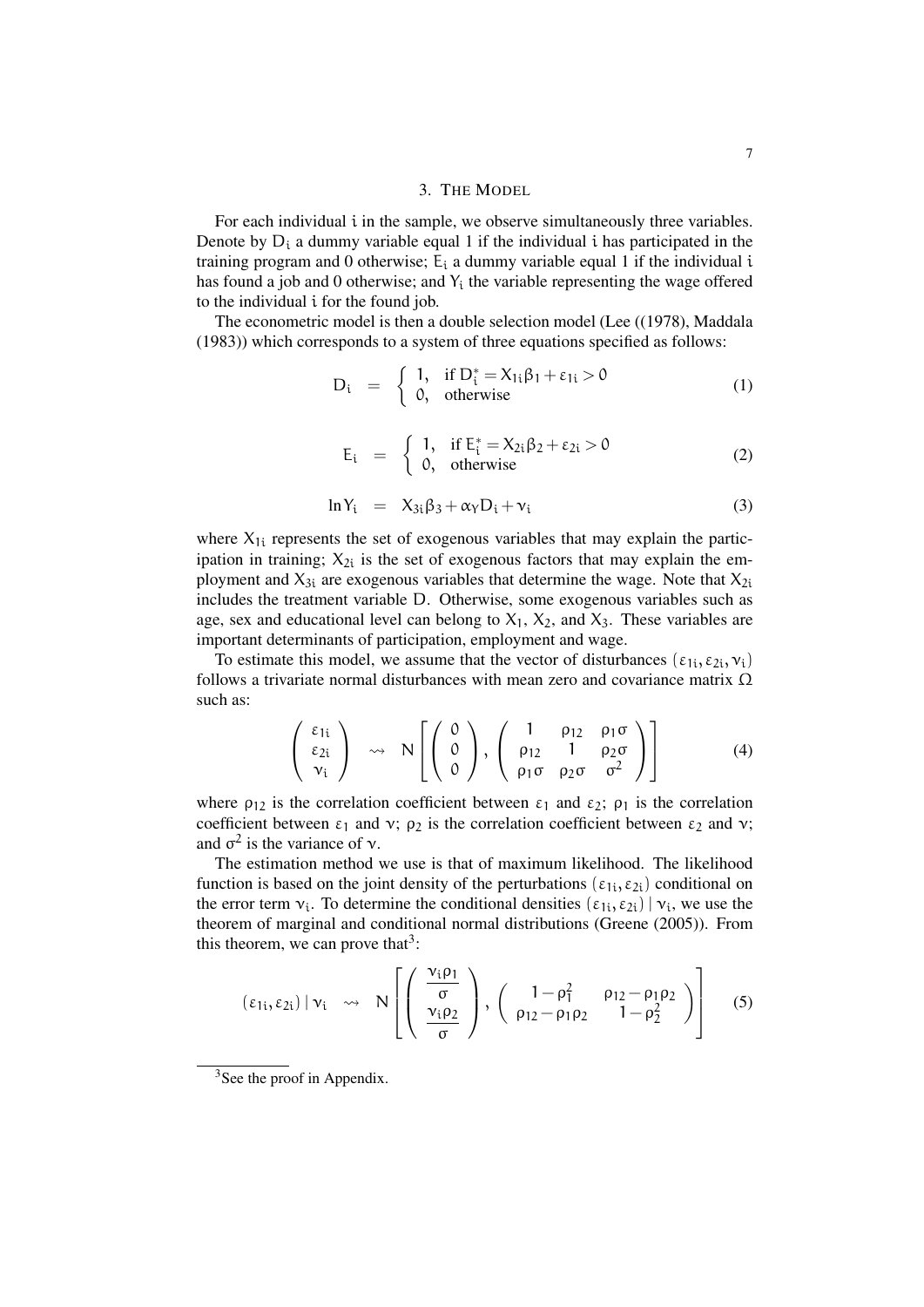Let  $\mu_1^* = \frac{\rho_1}{\sigma_1}$  $\frac{\rho_1}{\sigma}$  v<sub>i</sub> be the the conditional expectation of  $\varepsilon_{1i} | v_i; \mu_2^* = \frac{\rho_2}{\sigma}$  $\frac{\rho_2}{\sigma}v_i$  the conditional expectation of  $\varepsilon_{2i} | v_i$ ;  $\sigma_1^* = \sqrt{1 - \rho_1^2}$  the conditional standard deviation of  $\varepsilon_{1i} | \nu_i$ ;  $\sigma_2^* = \sqrt{1 - \rho_2^2}$  the conditional standard deviation of  $\varepsilon_{2i} | \nu_i$ ; and  $\rho_{12}^* =$  $\sqrt{(1-\rho_1^2)(1-\rho_2^2)}$  $\rho_{12} - \rho_1 \rho_2$  the correlation coefficient of  $\varepsilon_{1i}$  and  $\varepsilon_{2i}$  conditionally on  $v_i$ .

With these new parameters, we can explicit the likelihood of the model. We give in the following, the individual contributions to the likelihood, conditional on observable. Four situations can occur depending on the values taken by the three endogenous variables  $(D_i, E_i \text{ and } Y_i)$ .

- *Did not participate in training, Is not employed:*  $D_i = 0$ ;  $E_i = 0$ ;  $Y_i$  *not observed*
	- $L_i = Prob(D_i = 0, E_i = 0)$  $=$  Prob $(\varepsilon_{1i} \leq -X_{1i}\beta_1, \ \varepsilon_{2i} \leq -X_{2i}\beta_2)$  $= \Phi_2(-X_{1i}\beta_1, -X_{2i}\beta_2, \rho_{12})$

We set:  $A_i = -X_{1i}\beta_1$ ;  $B_i = -X_{2i}\beta_2$ ; So that  $\Rightarrow L_i = \Phi_2(A_i, B_i, \rho_{12})$ ; where  $\Phi_2$  is the distribution function of bivariate normal distribution.

- *Participated in training, Is not employed:*  $D_i = 1$ ;  $E_i = 0$ ;  $Y_i$  *not observed*  $L_i = Prob(D_i = 1, E_i = 0)$ 
	- $=$  Prob( $\epsilon_{1i}$  >  $-X_{1i}\beta_1$ ,  $\epsilon_{2i} \le -X_{2i}\beta_2$ )  $= \Phi_2(-A_i, B_i, -\rho_{12})$
- *Did not participate in training, Is employed:*  $D_i = 0$ ;  $E_i = 1$ ;  $Y_i$  *observed*  $L_i = Prob(D_i = 0, E_i = 1, Y_i = y_i)$ 
	- $=$  Prob( $D_i = 0$ ,  $E_i = 1/Y_i = y_i$ ) × Prob( $Y_i = y_i$ )  $=$  Prob( $\varepsilon_{1i} \le -X_{1i}\beta_1, \, \varepsilon_{2i} > -X_{2i}\beta_2/Y_i = y_i$ ) × Prob( $Y_i = y_i$ )  $=$  $\frac{1}{1}$  $rac{1}{\sigma}$ φ( $rac{C_i}{\sigma}$  $\frac{G_i}{\sigma}$ ) ×  $\Phi_2$ (F<sub>i</sub>, -G<sub>i</sub>, - $\rho_{12}^*$ );

where

$$
C_{i} = \ln Y_{i} - X_{3i}\beta_{3} - \alpha_{y}D_{i} = v_{i};
$$
\n
$$
F_{i} = \frac{(-X_{1i}\beta_{1} - \mu_{1}^{*})}{\sigma_{1}^{*}} = \frac{(-X_{1i}\beta_{1} - \rho_{1}C_{i}/\sigma)}{\sqrt{1 - \rho_{1}^{2}}};
$$
\n
$$
G_{i} = \frac{(-X_{2i}\beta_{2} - \mu_{2}^{*})}{\sigma_{2}^{*}} = \frac{(-X_{2i}\beta_{2} - \rho_{2}C_{i}/\sigma)}{\sqrt{1 - \rho_{2}^{2}}};
$$

and  $\phi$  is the density function of the standard normal distribution.

• *Participated in training, Is employed:*  $D_i = 1$ ;  $E_i = 1$ ;  $Y_i$  *observed*  $L_i = Prob(D_i = 1, E_i = 1, Y_i = y_i)$  $=$  Prob $(D_i = 1, E_i = 1/Y_i = y_i) \times Prob(Y_i = y_i)$ 

$$
= \frac{1}{\sigma} \Phi(\frac{C_i}{\sigma}) \times \Phi_2(-F_i, -G_i, \rho_{12}^*).
$$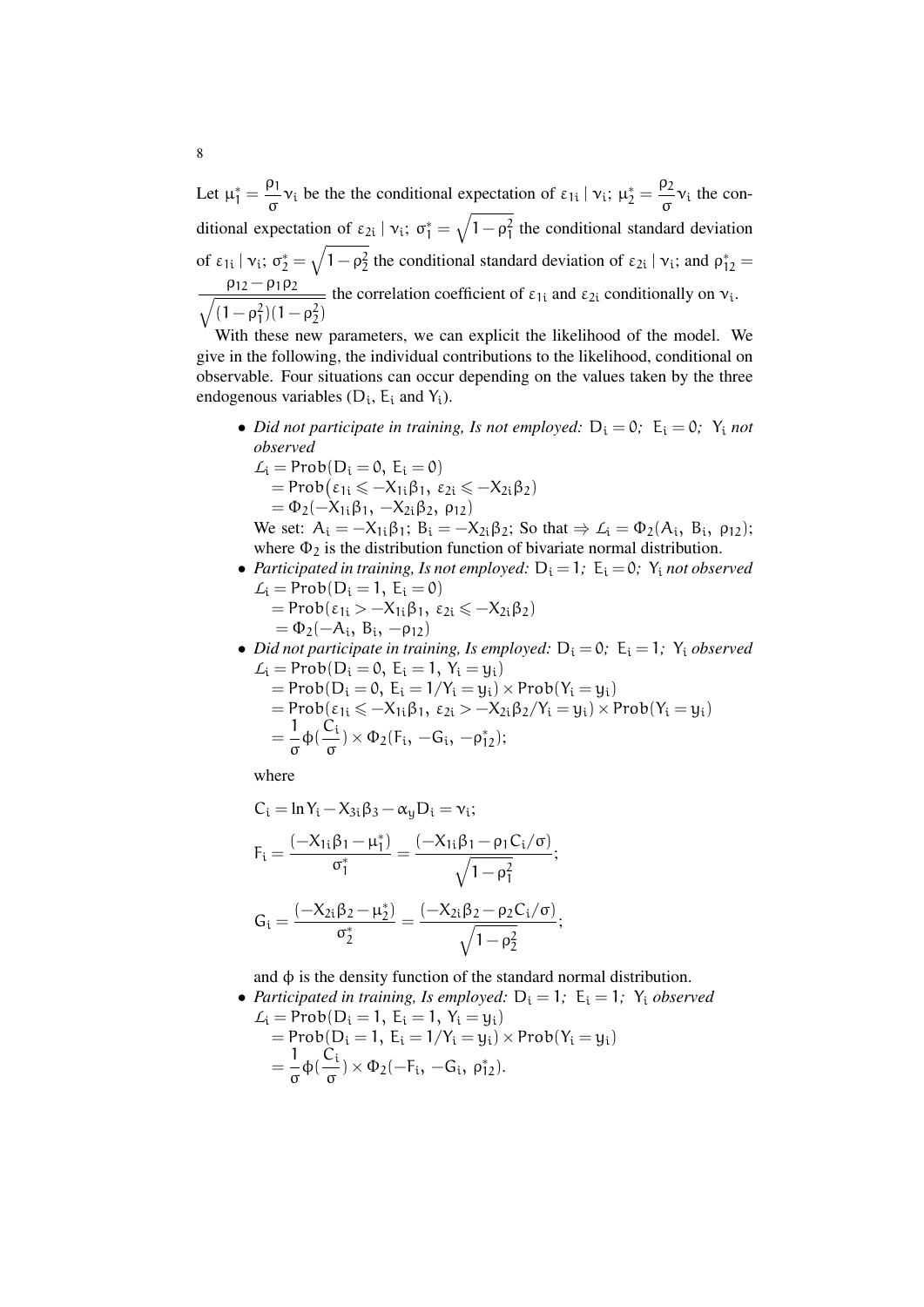### 4. RESULTS

We estimate the model presented above using our sample of 880 individuals. The exogenous variables introduced in the equations are age, sex, level of education, place of residence, head of the household's occupation and sector of activity. Our data do not allow us to introduce variables on the characteristics of firm. Concerning the outcome equation, the wage used corresponds to the logarithm of monthly net salary recorded for each individual in the job he holds at the time of the survey.

In addition to theses exogenous variables, we introduce in the equation of participation two instrumental variables to identify the impact of training programs on employment and wage. These variables are the number of active members in the family and the year of leaving school. These variables are supposed to determine the participation of the individual in training without having any direct effect on his employment or wage, every thing being equal. In fact, a member of the family already in the job market gives the individual a better chance to participate in a training without monetary constraints. This working member not only can be in charge of living expenses of the family, but also he/she can finance the training of our participant individual. That's why we consider that more we have active members in the family, less the individual will support pressure to enter job market right after dropping out from school. The second instrument is the year of leaving school. This variable is considered as an important determinant of participation in training programs. In fact those who left school before 1990 were less likely to participate in vocational program because of a limited supply. As we mentioned in the introduction, Tunisian vocational training programs have undergone several reforms since the 1990s, so we consider that before 1990 training programs and training centers were not well developed especially in medium cities. Now, for these two variables to be considered as valid instruments, we should check that they do not have any direct impact on employment and wage. From a pure statistical point of view, the data show negligible or non significant correlation *intra* in each one of the couples (Employment, Number of Active members in the Family), (Wage, Number of Active members in the Family), (Employment, Year of Leaving School), (Wage, Year of Leaving School). From an economically intuitive point of view, we do not believe that the year of leaving school or number of active members in the family can have any obvious relation with productivity. Employment and wage are the consequences of observed traits such as education and training and unobserved ones such as ability and motivation, rather than by demographic aspects such as age or family composition.

In addition to these two instruments in the treatment equation, the employment equation contains an exclusion variable facilitating the identification of the selection mechanism. We choose here the variable Family Size as an exclusion restriction. In fact, when the family is large, individuals have more chance to find a job owing to connections that may have the family members. Wage obtained in the labor market remains always a consequence of the individual productivity and training. We note, however, that theoretically in the case of a selection model with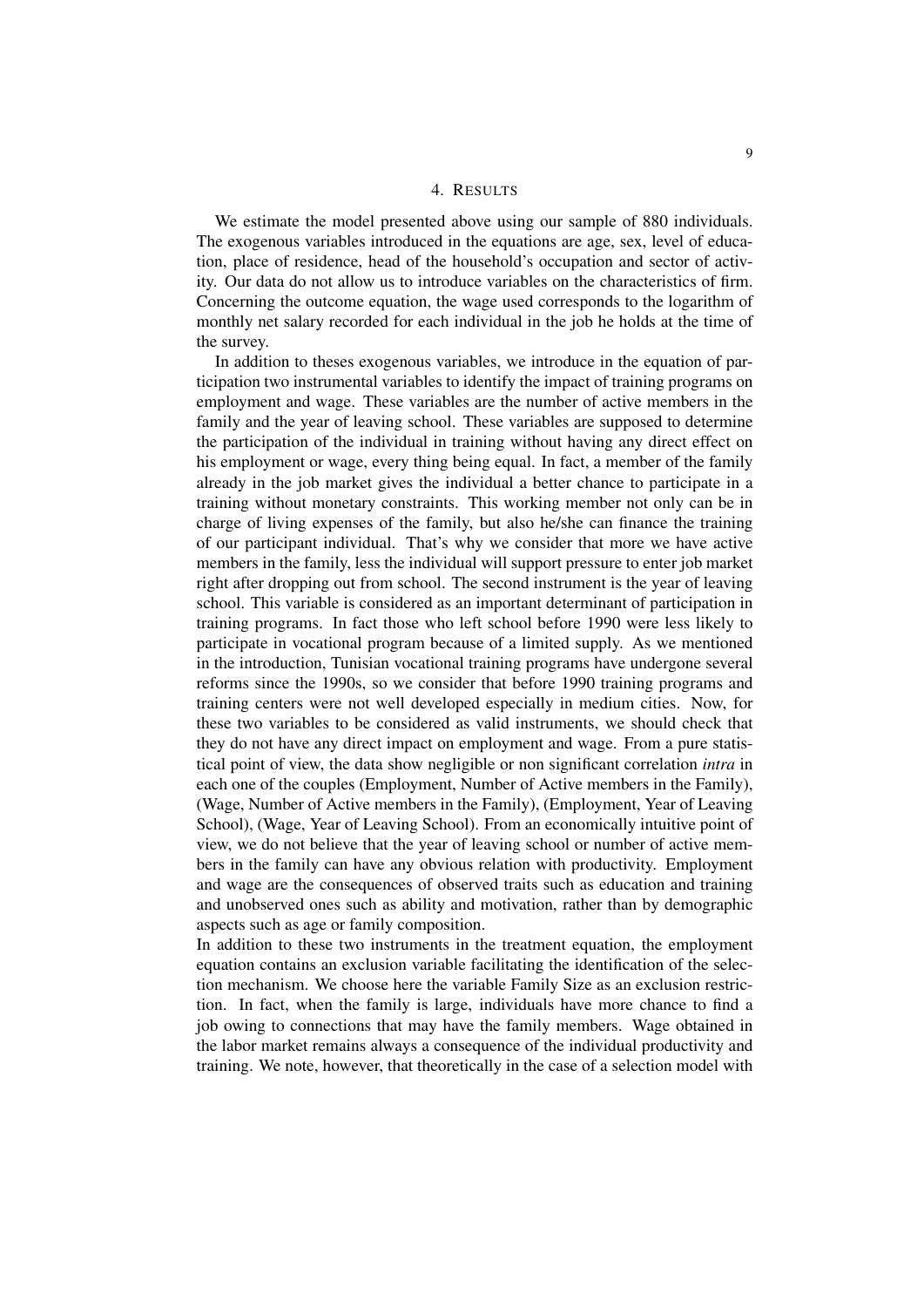normal disturbances, it is possible to identify the model parameters without strictly having to use an exclusion restriction. The need for such restriction is mitigated in the case of normality by the nonlinearity of the functional form adopted. However, in practice the introduction of such relationship is often preferable. It ensures that identification of the policy parameter does not depend only on the distributional assumption made, making hence the estimator more robust.

Before presenting the results, we precise that for estimating the model we have conducted a decomposition of "Cholesky" on the covariance matrix of disturbances  $(\Omega)$ . This decomposition is necessary in practice to guarantee that the variances are positive and the correlation coefficients  $\rho_i$  are in the range  $[-1,1]^4$ .

Table 2 gives the results of the simultaneous estimation of the three equations and the correlation matrix. The first part of the table 2 gives the estimates of the treatment equation parameters. The coefficients of our instrumental variables are significant with the expected signs. The number of active members in the family increases significantly the probability of enrolment in a vocational training program. And those who left school before 1990 have less chance to be enrolled in a training program. Younger people have more chance to participate, without any significant gender gap. Other results show that blue and white collar parents do not encourage their children to go training and that, comparatively to rural area, living in a big city decreases the probability of participating in training programs.

Regarding the employment equation (second part of table 2) we can see that the coefficient of participation variable is highly significant and positif which means that individuals who participate in training programs are more likely to find a job than those who didn't. This result on the treatment effect of vocational training on employment is unique in the Tunisian context. It needs to be confirmed and reinforced by other studies on other data sets to provide a strong recommendation in terms of vocational training public policy. Concerning the exclusion variable parameter, we see that people belonging to small or medium family (size under 8) have more chance to integrate the labor market. Large family is generally a family living in rural area with low level of parent's education and with difficulty to find a job. Other results show that the probability of employment increases with age in big cities and for individuals with middle-high school level of education.

The third part of the table 2 gives the parameter estimates of the wage equation. As we can see, the salary has the classical concave function of age, and the usual gender gap in favor of men. Individuals who have college degree or more, who live in small or medium cities and whose father is middle manager or technician have on average higher salaries than other individuals. The most important result of our study concerns the impact of training on wage. This sign of  $\alpha_u$  is positive and significant. Thus, the individuals who participated in training have on average higher wages than those who did not participate, controlling for socio-demographic characteristics and taking into account the selection bias.

<sup>&</sup>lt;sup>4</sup>The details of this decomposition are reported in the appendix.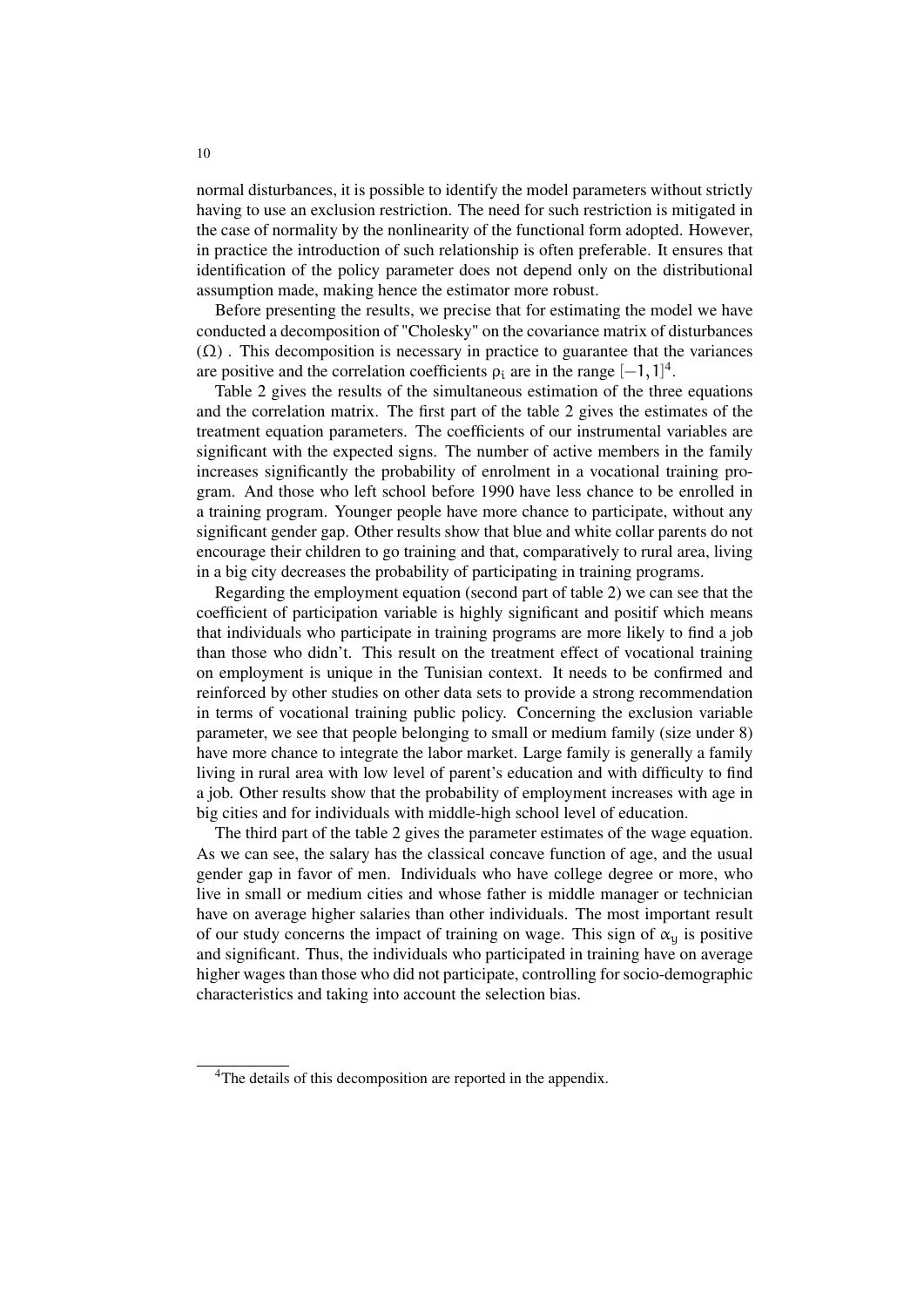# TABLE 2: ESTIMATION RESULTS

| <b>Dependent variable: Training</b>              |             |         |  |  |
|--------------------------------------------------|-------------|---------|--|--|
| Number of active members in the family           | $0.215***$  | (0.030) |  |  |
| Year of Leaving School (Ref: After 1995)         |             |         |  |  |
| Before 1990                                      | $-0.827***$ | (0.151) |  |  |
| Between 1990 and 1995                            | $-0.042$    | (0.086) |  |  |
| Age                                              | $-0.111***$ | (0.014) |  |  |
| Man                                              | 0.088       | (0.093) |  |  |
| Residence (Ref : Rural Area)                     |             |         |  |  |
| <b>Big City</b>                                  | $-0.797***$ | (0.210) |  |  |
| Small or Medium City                             | $-0.372*$   | (0.212) |  |  |
| Head's occupation (Ref : Inactive, Other (dead)) |             |         |  |  |
| Unemployed                                       | $-0.276$    | (0.193) |  |  |
| <b>Blue Collar</b>                               | $-0.360***$ | (0.131) |  |  |
| White Collar                                     | $-0.476***$ | (0.145) |  |  |
| Middle Manager, Technician                       | 0.041       | (0.210) |  |  |
| Executive, Lawyer, Doctor, Engineer              | 0.070       | (0.189) |  |  |
| Constant                                         | 3.407***    | (0.435) |  |  |
| Dependent variable: Employment                   |             |         |  |  |
| Training (D)                                     | 1.694***    | (0.092) |  |  |
| Family Size (Ref: More than 8)                   |             |         |  |  |
| Under than 6                                     | $0.212*$    | (0.124) |  |  |
| Between 6 and 8                                  | $0.255**$   | (0.121) |  |  |
| Age                                              | $0.081***$  | (0.012) |  |  |
| Man                                              | $-0.011$    | (0.082) |  |  |
| Residence (Ref : Rural Area)                     |             |         |  |  |
| <b>Big City</b>                                  | $0.351**$   | (0.170) |  |  |
| Small or Medium City                             | 0.044       | (0.170) |  |  |
| Educational level (Ref: None)                    |             |         |  |  |
| Primary School                                   | 0.294       | (0.381) |  |  |
| Middle-High School                               | $0.770*$    | (0.406) |  |  |
| Two years of High School                         | 0.202       | (0.382) |  |  |
| Four years of High School                        | 0.247       | (0.375) |  |  |
| College or More                                  | 0.266       | (0.388) |  |  |
| Head's occupation (Ref : Inactive, Other (dead)) |             |         |  |  |
| Unemployed                                       | $-0.063$    | (0.169) |  |  |
| <b>Blue Collar</b>                               | 0.052       | (0.112) |  |  |
| White Collar                                     | $-0.013$    | (0.130) |  |  |
| Middle Manager, Technician                       | $-0.176$    | (0.192) |  |  |
| Executive, Lawyer, Doctor, Engineer              | $-0.041$    | (0.164) |  |  |
| Constant                                         | $-3.742***$ | (0.539) |  |  |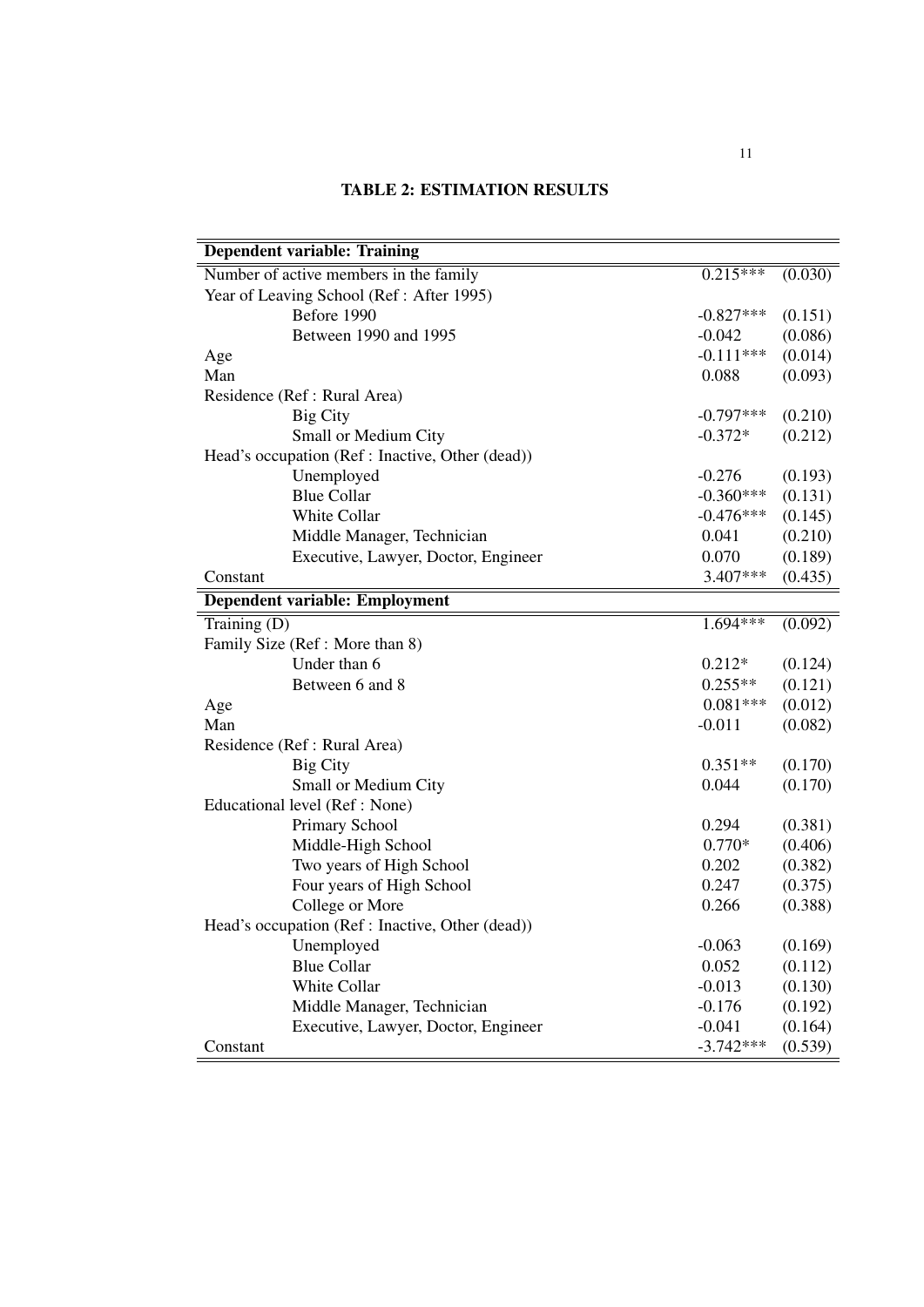| Dependent variable : Wage                       |             |          |         |  |  |  |
|-------------------------------------------------|-------------|----------|---------|--|--|--|
| Age                                             |             |          | (0.065) |  |  |  |
| Age Squared                                     | $-0.005***$ | (0.001)  |         |  |  |  |
| Man                                             | $0.229***$  | (0.043)  |         |  |  |  |
| Educational level (Ref: None)                   |             |          |         |  |  |  |
| Primary School                                  | 0.150       | (0.249)  |         |  |  |  |
| Middle-High School                              | 0.210       | (0.258)  |         |  |  |  |
| Two years of High School                        | 0.055       | (0.250)  |         |  |  |  |
| Four years of High School                       | 0.142       | (0.245)  |         |  |  |  |
| College or More                                 | $0.450*$    | (0.252)  |         |  |  |  |
| Residence (Ref : Rural Area)                    |             |          |         |  |  |  |
| <b>Big City</b>                                 | 0.161       | (0.098)  |         |  |  |  |
| Small or Medium City                            | $0.155*$    | (0.089)  |         |  |  |  |
| Head's occupation (Ref: Inactive, Other (dead)) |             |          |         |  |  |  |
| Unemployed                                      | $-0.043$    | (0.097)  |         |  |  |  |
| <b>Blue Collar</b>                              | $-0.030$    | (0.060)  |         |  |  |  |
| White Collar                                    | 0.093       | (0.070)  |         |  |  |  |
| Middle Manager, Technician                      | $0.257***$  | (0.099)  |         |  |  |  |
| Executive, Lawyer, Doctor, Engineer             |             | 0.124    | (0.081) |  |  |  |
| Industry (Ref : Agriculture and Manufacturing)  |             |          |         |  |  |  |
| <b>Services</b>                                 |             | $-0.028$ | (0.042) |  |  |  |
| Constant                                        |             | $-0.675$ | (1.075) |  |  |  |
| $0.552***$<br>$\alpha_{\rm u}$                  | (0.171)     |          |         |  |  |  |
| $-0.898***$<br>$\rho_{12}$                      | (0.071)     |          |         |  |  |  |
| $-0.480***$<br>$\rho_1$                         | (0.168)     |          |         |  |  |  |
| $0.551***$<br>$\rho_2$                          | (0.179)     |          |         |  |  |  |
| $0.457***$<br>$\sigma$                          | (0.047)     |          |         |  |  |  |
| Number of observations:                         |             |          |         |  |  |  |
| Log-likelihood:                                 | $-1269.037$ |          |         |  |  |  |
| Wald chi2 (12):                                 | 208.470     |          |         |  |  |  |
| $Prob > chi2$ :                                 | 0.000       |          |         |  |  |  |

## TABLE 2 (CONTINUED): ESTIMATION RESULTS

Notes : (\*\*\*) 1% significance level, (\*\*) 5% significance level , (\*)10% significance level. Standard errors are in brackets.

The last part of the results table gives the estimated parameters of the components of Ω. The correlation coefficient  $ρ_{12}$  between the residuals of participation and employment equations is negative and significant and very high in absolute value. It says that the unobserved determinants of training are correlated with those of employment. The negative sign of this parameter is not in contradiction with the positive sign of the coefficient of D in the employment equation. Individuals go to a vocational training program when they think that their chance to find a job without any training is small. It can be the case of students without any family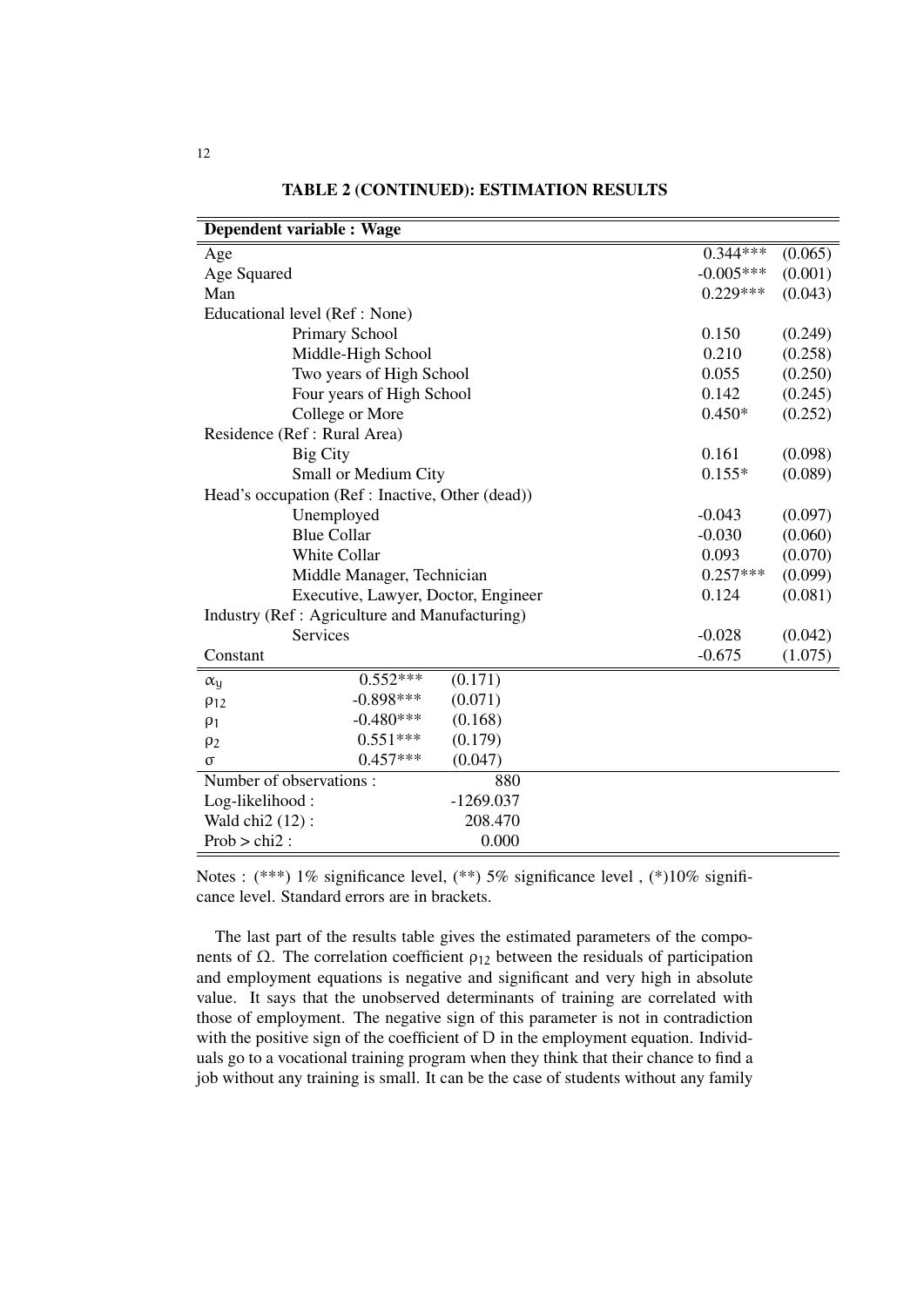networks facilitating employment or students who failed in job interviews because of their limited skills, or because anything that is not observable to us. Vocational training is then a remedial treatment initiated by the individual himself. The correlation coefficients between the wage equation residual and the training residual has also a negative sign, perhaps for the same reasons discussed above, and especially reasons concerning individual ability and skills. As for the correlation coefficient between employment and wage, it reveals the importance of the selection process in our model and confirms the need to take it into account, otherwise our policy parameter  $\alpha_u$  would be biased. The positive and significant sign of  $\rho_2$  says that unobserved factors increasing the probability of employment are positively correlated with those increasing productivity. Here we think that it concerns motivation and the desire to succeed. Although all the individual and family obstacles, the individual perseveres to get a job and works hard to improve his wage. The estimation of the components of  $\Omega$  is then very informative in terms of unobserved features of our individuals. A linear estimation, without correlations and selection control would not give us such information. Hence the main motivation of a model with double selectivity.

#### 5. CONCLUSION

This work estimated the impact of vocational training programs offered in Tunisia on employment and wage of individuals. For this purpose we use a simultaneous equations model for training, employment and wage. The variable corresponding to participation in the treatment is considered as endogenous and the variable corresponding to employment considered as the dependent variable of the selection equation. The basic result obtained using a sample of 880 individuals is that vocational training in Tunisia has a positive treatment effect on the probability of employment and on wage. Our estimation results show also that assignment to the programs depends on the observable and the unobservable characteristics of the individual.

The results obtained in this study must, however, be confirmed and deepened. Because of the sample size, we aggregate the different branches of vocational programs into one, which does not allow us to evaluate the relative effectiveness of each one. This can be studied through an analysis in terms of multiple treatments. Moreover, other questions may be raised, particularly regarding the impact of the programs on welfare, whose estimation requires the study of the distribution of wages among the beneficiaries. The study of the distribution can answer other important issues than the marginal impact that we have considered in this work, such as the proportion of individuals who have benefited from the participation or the categories of individuals who have more benefited than others.

In Tunisia, before the Arab spring, there were no willingness to evaluate the public policies. The surveys were conducted by official administrations with the help and complicity of international organisations like IMF and World Bank. The data were not available to researchers, but were aimed to praise the regime. We believe that the situation is changing. During the last two years, more and more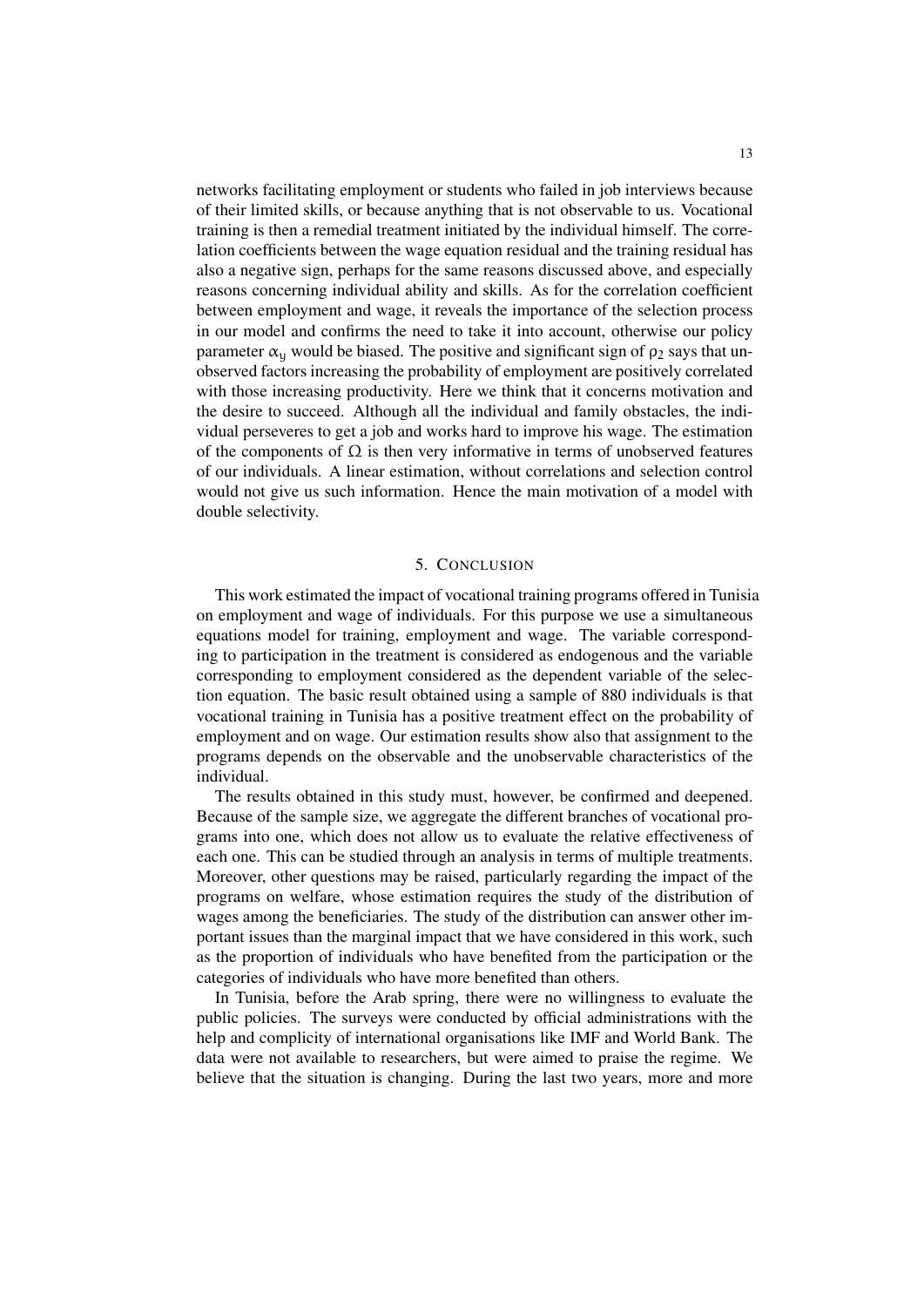data are leaving the *safes* of the ministries providing researchers a vast field of applied econometric studies. We hope that our work could improve in the future by taking advantage of richer data sets (providing better instruments for example), in order to propose a framework for the evaluation of vocational training policies in Tunisia.

14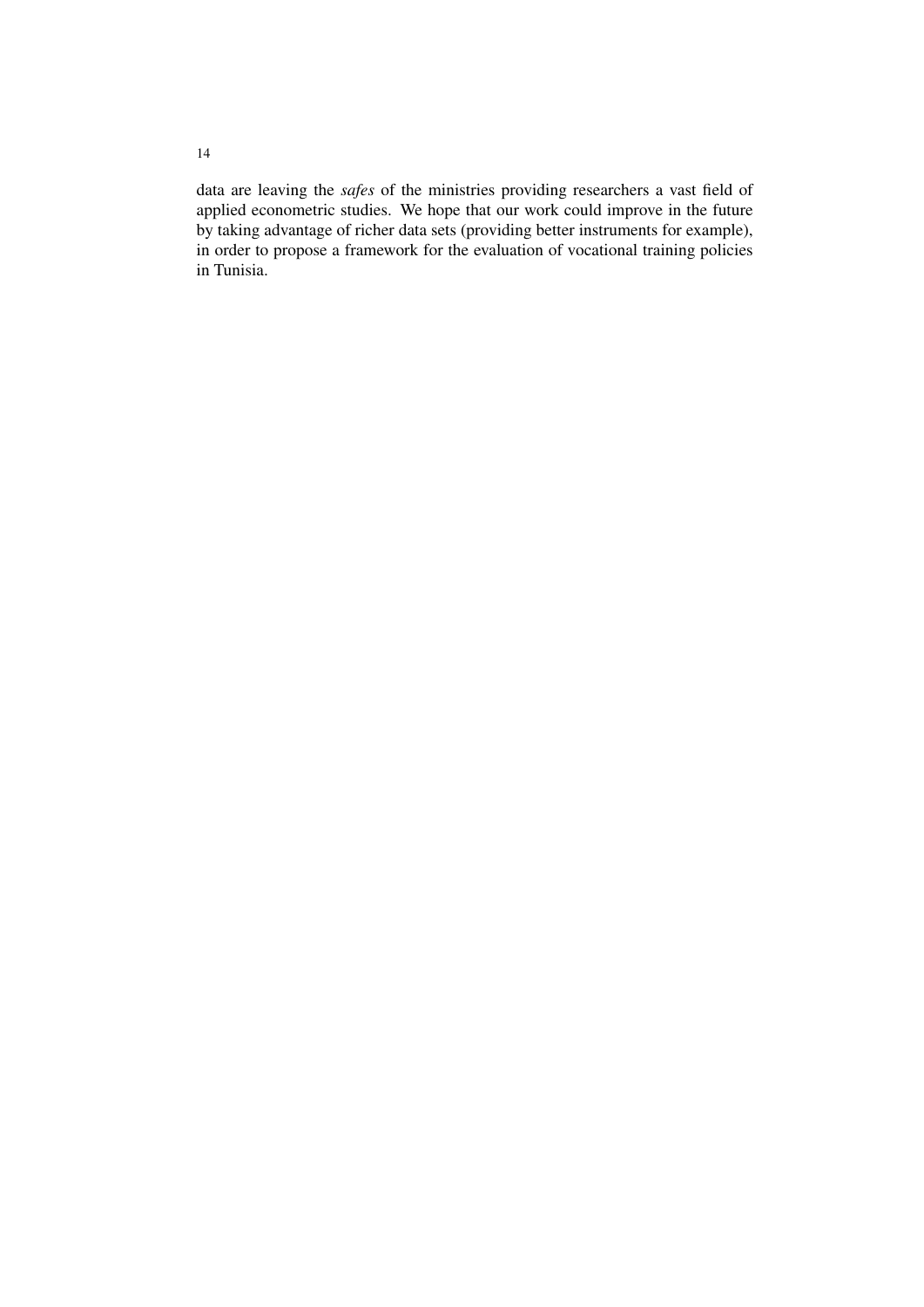#### APPENDICES

A 1: Conditional distribution of disturbances We define  $\varepsilon_1$ ,  $\varepsilon_2$  and  $\nu$  three random variables such that:

$$
\begin{pmatrix} \varepsilon_1 \\ \varepsilon_2 \\ \nu \end{pmatrix} \rightsquigarrow N \left[ \begin{pmatrix} 0 \\ 0 \\ 0 \end{pmatrix}; \begin{pmatrix} 1 & \rho_{12} & \rho_1 \sigma \\ \rho_{12} & 1 & \rho_2 \sigma \\ \rho_1 \sigma & \rho_2 \sigma & \sigma^2 \end{pmatrix} \right] (A)
$$

We define  $\varepsilon = \begin{pmatrix} \varepsilon_1 \\ \varepsilon_2 \end{pmatrix}$ ε2 the vector of disturbances  $\varepsilon_1$  and  $\varepsilon_2$ .

$$
\epsilon \leadsto N(\mu_{\epsilon}, \Omega_{\epsilon \epsilon});
$$
  
where 
$$
\mu_{\epsilon} = \begin{pmatrix} 0 \\ 0 \end{pmatrix} \text{ and } \Omega_{\epsilon \epsilon} = \begin{pmatrix} 1 & \rho_{12} \\ \rho_{12} & 1 \end{pmatrix}.
$$

from another side:

$$
\nu \leadsto N(\mu_\nu, \Omega_{\nu\nu})
$$

where  $\mu_{\nu} = 0$  and  $\Omega_{\nu\nu} = \sigma^2$ .

Furthermore, we define the following matrices:

$$
\Omega_{\epsilon \nu} = \begin{pmatrix} \sigma \rho_1 \\ \sigma \rho_2 \end{pmatrix} \quad \text{et} \quad \Omega_{\nu \epsilon} = \Omega_{\epsilon \nu}' = \begin{pmatrix} \sigma \rho_1 & \sigma \rho_2 \end{pmatrix}.
$$

The conditional distribution of the vector  $\varepsilon$  knowing  $\nu$  is a normal (Greene (2005) p.845) as:

$$
\epsilon \mid \nu \leadsto N(\mu_{\epsilon,\nu},\Omega_{\epsilon\epsilon,\nu});
$$

where  $\mu_{\varepsilon,\nu} = \mu_{\varepsilon} + \Omega_{\varepsilon\nu}\Omega_{\nu\nu}^{-1}(\nu - \mu_{\nu});$  $\Omega_{\varepsilon\epsilon\cdot\mathsf{v}} = \Omega_{\varepsilon\epsilon} - \Omega_{\varepsilon\mathsf{v}}\Omega_{\mathsf{v}\mathsf{v}}^{-1}\Omega_{\mathsf{v}\epsilon}$ 

- Determination of the conditional expectation  $\mu_{\varepsilon,\nu}$ :

$$
\mu_{\varepsilon,\nu} = \mu_{\varepsilon} + \Omega_{\varepsilon\nu} \Omega_{\nu\nu}^{-1} (\nu - \mu_{\nu}).
$$

under (A),

$$
\mu_{\varepsilon,\nu} = \Omega_{\varepsilon\nu}\Omega_{\nu\nu}^{-1}\nu;
$$
  
=  $\frac{1}{\sigma^2}\begin{pmatrix} \sigma\rho_1 \\ \sigma\rho_2 \end{pmatrix}\nu$   

$$
\Rightarrow \mu_{\varepsilon,\nu} = \begin{pmatrix} \frac{\nu\rho_1}{\sqrt{\rho_2}} \\ \frac{\sigma\rho_2}{\sigma} \end{pmatrix}
$$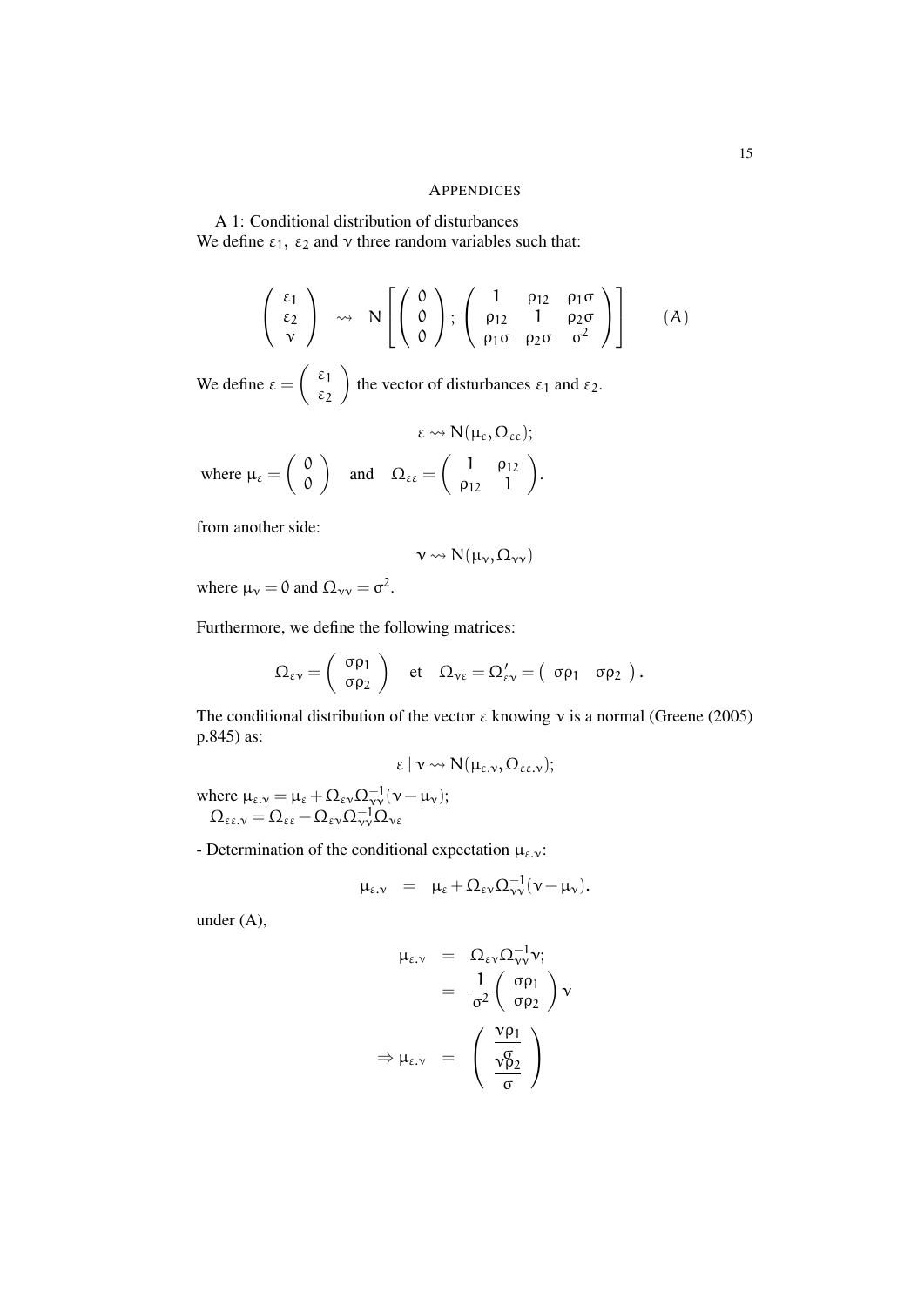- Determination of conditional covariance matrix  $\Omega_{\varepsilon\varepsilon,\nu}$ :

$$
\Omega_{\epsilon\epsilon,\nu} = \Omega_{\epsilon\epsilon} - \Omega_{\epsilon\nu}\Omega_{\nu\nu}^{-1}\Omega_{\nu\epsilon}
$$
\n
$$
= \begin{pmatrix} 1 & \rho_{12} \\ \rho_{12} & 1 \end{pmatrix} - \begin{pmatrix} \sigma \rho_1 \\ \sigma \rho_2 \end{pmatrix} \frac{1}{\sigma^2} \begin{pmatrix} \sigma \rho_1 & \sigma \rho_2 \end{pmatrix}
$$
\n
$$
= \begin{pmatrix} 1 & \rho_{12} \\ \rho_{12} & 1 \end{pmatrix} - \frac{1}{\sigma^2} \begin{pmatrix} \sigma^2 \rho_1^2 & \sigma^2 \rho_1 \rho_2 \\ \sigma^2 \rho_1 \rho_2 & \sigma^2 \rho_2^2 \end{pmatrix}
$$
\n
$$
= \begin{pmatrix} 1 & \rho_{12} \\ \rho_{12} & 1 \end{pmatrix} - \begin{pmatrix} \rho_1^2 & \rho_1 \rho_2 \\ \rho_1 \rho_2 & \rho_2^2 \end{pmatrix}
$$
\n
$$
\Rightarrow \Omega_{\epsilon\epsilon,\nu} = \begin{pmatrix} 1 - \rho_1^2 & \rho_{12} - \rho_1 \rho_2 \\ \rho_{12} - \rho_1 \rho_2 & 1 - \rho_2^2 \end{pmatrix}
$$

Finally,

$$
(\epsilon_1,\epsilon_2) \mid \nu \;\; \rightsquigarrow \;\; N\left[\left(\begin{array}{c} \frac{\nu\rho_1}{\sqrt{\rho}}\\ \frac{\nu\rho_2}{\sigma} \end{array}\right), \left(\begin{array}{cc} 1-\rho_1^2 & \rho_{12}-\rho_1\rho_2 \\ \rho_{12}-\rho_1\rho_2 & 1-\rho_2^2 \end{array}\right)\right].
$$

A 2: Decomposition of "Cholesky"

We seek to estimate the covariance matrix of disturbances  $\Omega$  which in our model, takes the following form:

$$
\Omega = \begin{pmatrix} 1 & \rho_{12} & \rho_1 \sigma \\ \rho_{12} & 1 & \rho_2 \sigma \\ \rho_1 \sigma & \rho_2 \sigma & \sigma^2 \end{pmatrix}
$$
 (B)

The decomposition of "Cholesky" is to determine the different values of Ω from the values of a triangular matrix A as  $\Omega = AA'$  in order to ensure that the matrix  $\Omega$  is positive definite. Matrix A can be written as follows:

$$
A = \left(\begin{array}{ccc} a_1 & 0 & 0 \\ a_2 & a_3 & 0 \\ a_4 & a_5 & a_6 \end{array}\right)
$$

 $\Omega = AA'$  then written as follows:

$$
\Omega = \begin{pmatrix} a_1 & 0 & 0 \\ a_2 & a_3 & 0 \\ a_4 & a_5 & a_6 \end{pmatrix} \times \begin{pmatrix} a_1 & a_2 & a_4 \\ 0 & a_3 & a_5 \\ 0 & 0 & a_6 \end{pmatrix}
$$

$$
\Omega = \begin{pmatrix} a_1^2 & a_1a_2 & a_1a_4 \\ a_1a_2 & a_2^2 + a_3^2 & a_2a_4 + a_3a_5 \\ a_1a_4 & a_2a_4 + a_3a_5 & a_4^2 + a_5^2 + a_6^2 \end{pmatrix}
$$
(C)

By identifying (B) to (C), we obtain:

 $a_1^2 = 1 \Rightarrow a_1 = 1$  $a_1a_2 = \rho_{12} \Rightarrow a_2 = \rho_{12}$  $a_1a_4 = \rho_1\sigma \Rightarrow a_4 = \rho_1\sigma$ 

16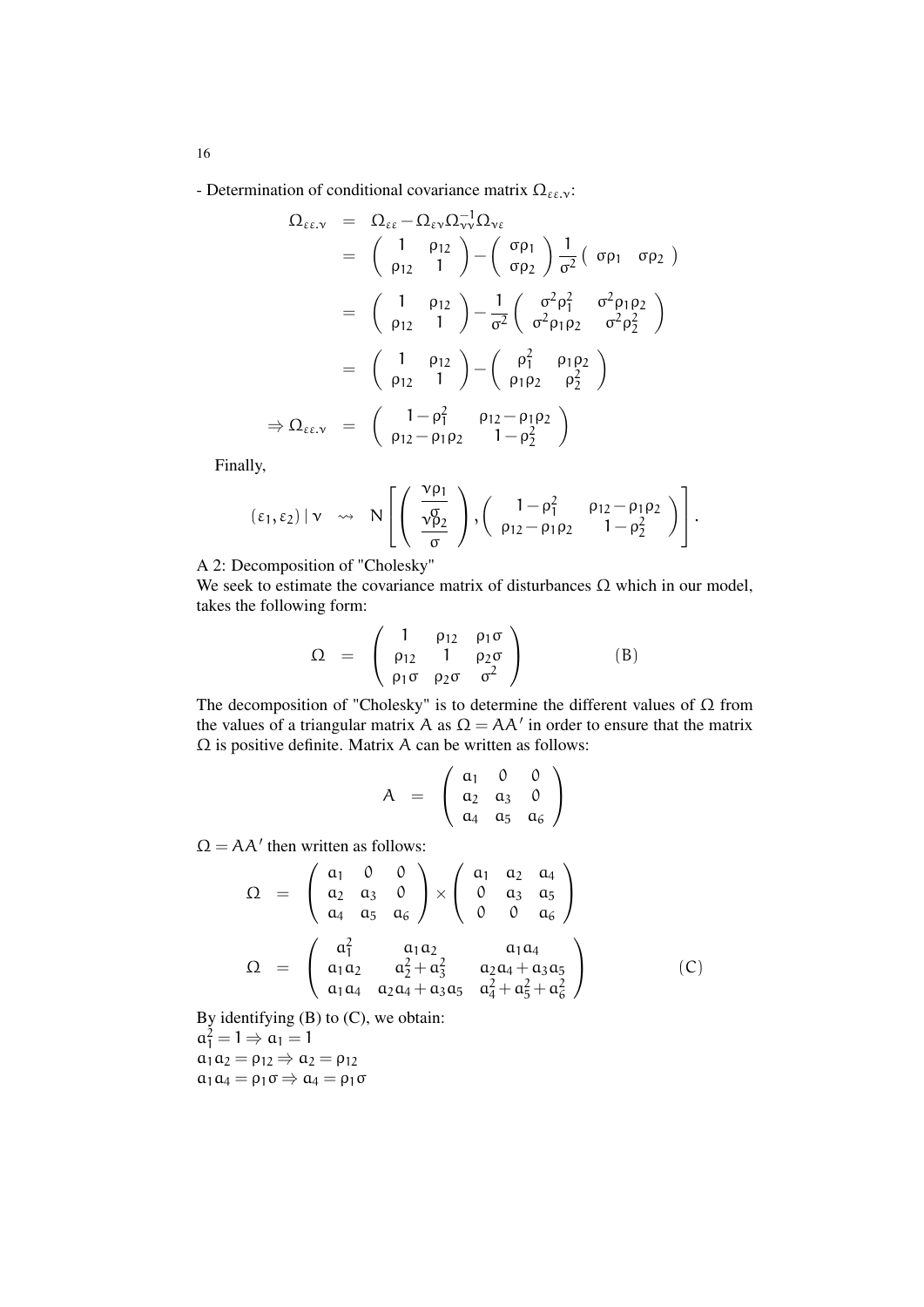$$
\alpha_4^2 + \alpha_5^2 + \alpha_6^2 = \sigma^2 \Rightarrow \sigma = \sqrt{\alpha_4^2 + \alpha_5^2 + \alpha_6^2}
$$

$$
\alpha_4 = \rho_1 \sigma \Rightarrow \rho_1 = \frac{\alpha_4}{\sigma} \Rightarrow \rho_1 = \frac{\alpha_4}{\sqrt{\alpha_4^2 + \alpha_5^2 + \alpha_6^2}}
$$

$$
\rho_2 \sigma = \alpha_2 \alpha_4 + \alpha_3 \alpha_5 \Rightarrow \rho_2 = \frac{\alpha_2 \alpha_4 + \alpha_3 \alpha_5}{\sqrt{\alpha_4^2 + \alpha_5^2 + \alpha_6^2}}.
$$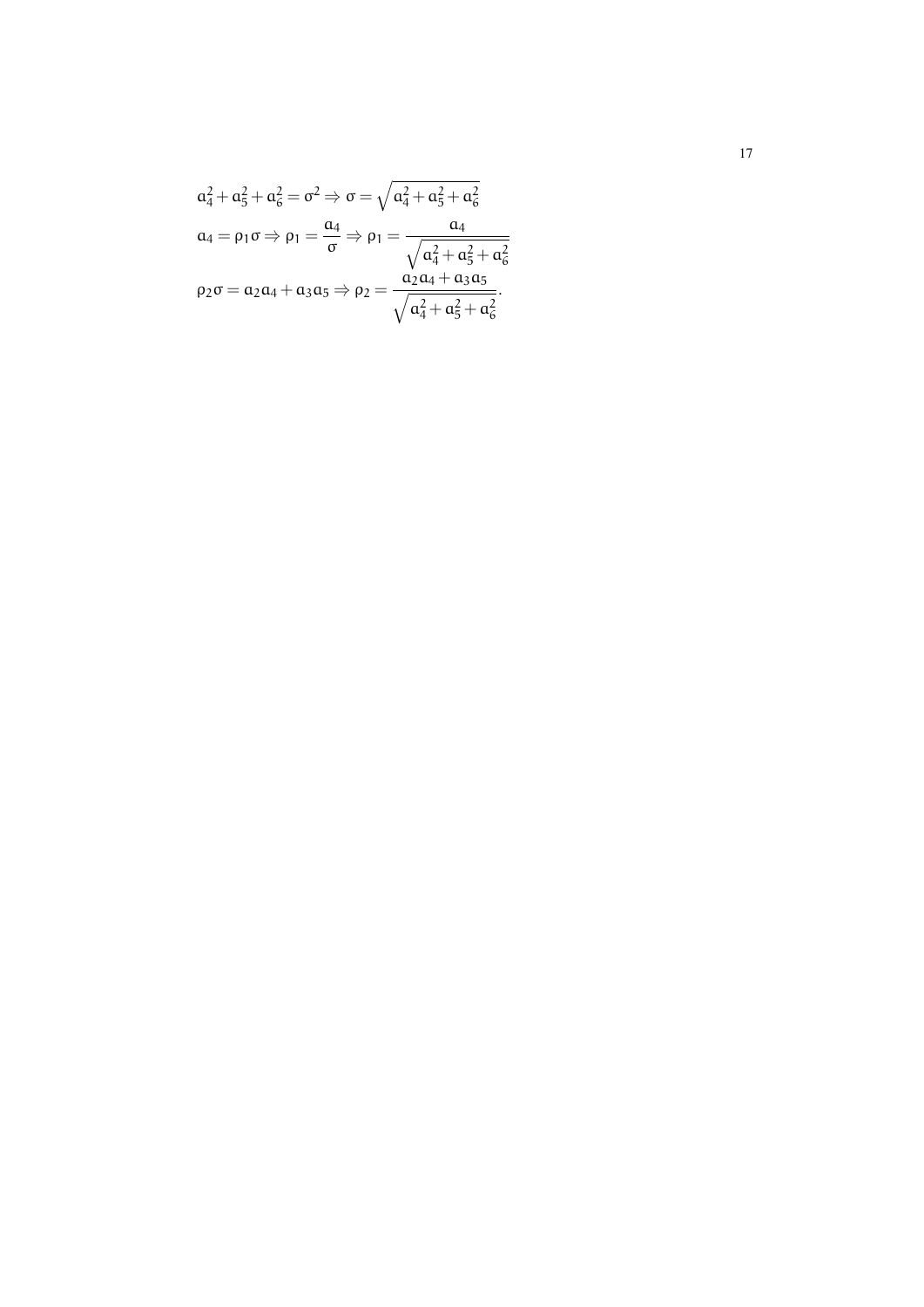#### **REFERENCES**

Angrist, J. and Krueger, A. (1991), "Does Compulsory School Attendance Affect Schooling and Earnings?", *Quarterly Journal of Economics*, 106, pp.979-1014.

Bonnal, L., Fougère, D. and Sérandon, A. (1997), "Evaluating the impact of French employment policies on individual labour market histories", *Review of Economic Studies*, 64, pp.683-713.

Card, D. (1993): "Using Geographic Variation in College Proximity to Estimate the Returns to Schooling", *Working Paper*, n.4483, NBER.

Dehejia, R. and Wahba, S. (1999), "Causal Effects in Non-Experimental Studies: Re-evaluating the Evaluation of Training Programs", *Journal of the American Statistical Association*, 94(448), pp.1053-1062.

Dehejia, R. and Wahba, S. (2002), "Propensity Score Matching Methods for Non Experimental Causal Studies", *Review of Economics and Statistics*, 84, pp.151- 161.

Fougère, D., Goux, D. and Maurin, E. (2001), "Formation continue et carrières salariales: une évaluation sur données individuelles", *Annales d'Economie et de Statistique*, 62, pp. 49-70.

Greene, W. (2005), "Econométrie", édition Française, 5ème édition, Pearson Education, France.

Heckman, J. (1976), "The Common Structure of Statistical Models of Truncation, Sample Selection and Limited Dependent Variables and a Simple Estimator for Such Models", *Annals of Economic and Social Measurement*, 5(4), pp.475-492.

Heckman, J. (1978), "Dummy Endogenous Variables in a Simultaneous Equation System", *Econometrica*, 46(4), pp.931-959.

Heckman, J. and Hotz, J. (1989), "Alternative Methods for Evaluating the Impact of Training Programs", *Journal of the American Statistical Association*, 84(408), pp.862-880.

Heckman, J., Ichimura, H. and Todd, P. (1997), "Matching As an Econometric Evaluation Estimator: Evidence on its Performance Applied to the JTPA Program, Part I. Theory and Methods", *Review of Economic Studies*, 64(4), pp.605-654.

Heckman, J., Ichimura, H. and Todd, P. (1998), "Matching As an Econometric Evaluation Estimator: Evidence on its Performance Applied to the JTPA Program,